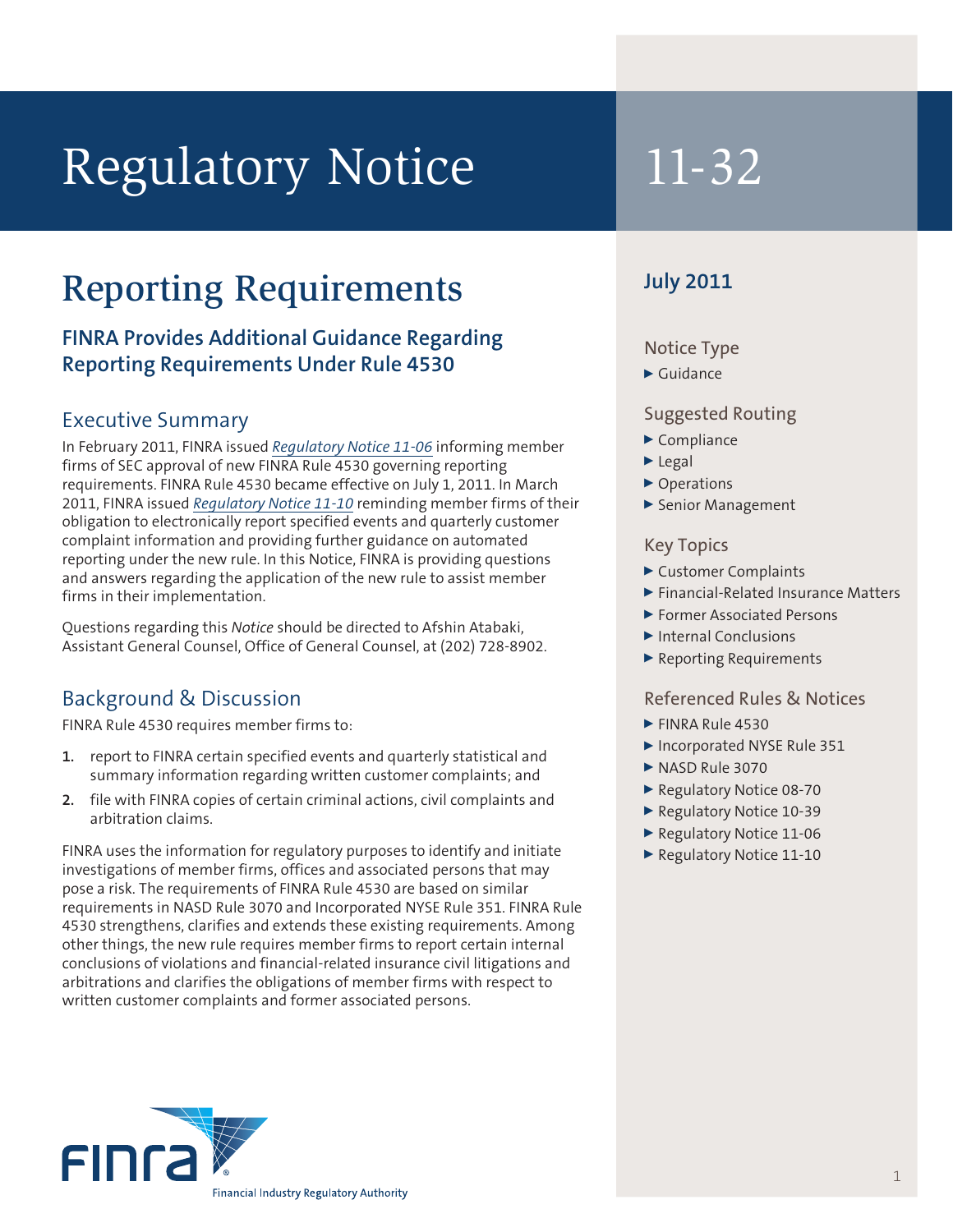#### Questions and Answers

To help member firms implement FINRA Rule 4530, FINRA is publishing the following questions and answers relating to its application. This guidance speaks solely to member firms' reporting obligations pursuant to FINRA Rule 4530, and not to other applicable reporting requirements, including under Forms BD (Uniform Application for Broker-Dealer Registration), U4 (Uniform Application for Securities Industry Registration or Transfer) and U5 (Uniform Termination Notice for Securities Industry Registration). FINRA, however, notes that a member firm is not required to report an event otherwise required to be reported under FINRA Rules 4530(a) or (b) if the member firm discloses the event on the Form U5, consistent with the requirements of that form. $1$ 

#### **Internal Conclusions of Violations**

#### **Q1. Are member firms required to report internal conclusions of all rule violations under FINRA Rule 4530(b)?**

A1. No. FINRA Rule 4530(b) states that each member firm shall promptly report to FINRA, but in any event not later than 30 calendar days, after the firm has concluded or reasonably should have concluded that an associated person of the firm or the firm itself has violated any securities-, insurance-, commodities-, financial- or investmentrelated laws, rules, regulations or standards of conduct of any domestic or foreign regulatory body or self-regulatory organization (SRO).

Further, for purposes of FINRA Rule 4530(b), only those violations that meet the reporting threshold under FINRA Rule 4530.01 are required to be reported. With respect to violations by a firm, FINRA Rule 4530.01 requires the firm to report only conduct that has widespread or potential widespread impact to the firm, its customers or the markets, or conduct that arises from a material failure of the firm's systems, policies or practices involving numerous customers, multiple errors or significant dollar amounts. Regarding violations by an associated person, FINRA Rule 4530.01 requires a firm to report only conduct that has widespread or potential widespread impact to the firm, its customers or the markets; conduct that has a significant monetary result on a member firm(s), customer(s) or market(s); or multiple instances of any violative conduct. For instance, if a firm concludes that a violation has occurred and that it has widespread or potential widespread impact to the markets, the firm is required to report that violation.

**Q2. FINRA Rule 4530.01 requires a member firm to report, among other things, violations that have widespread or potential widespread impact to the markets. Is the term "markets" referring only to the securities markets?**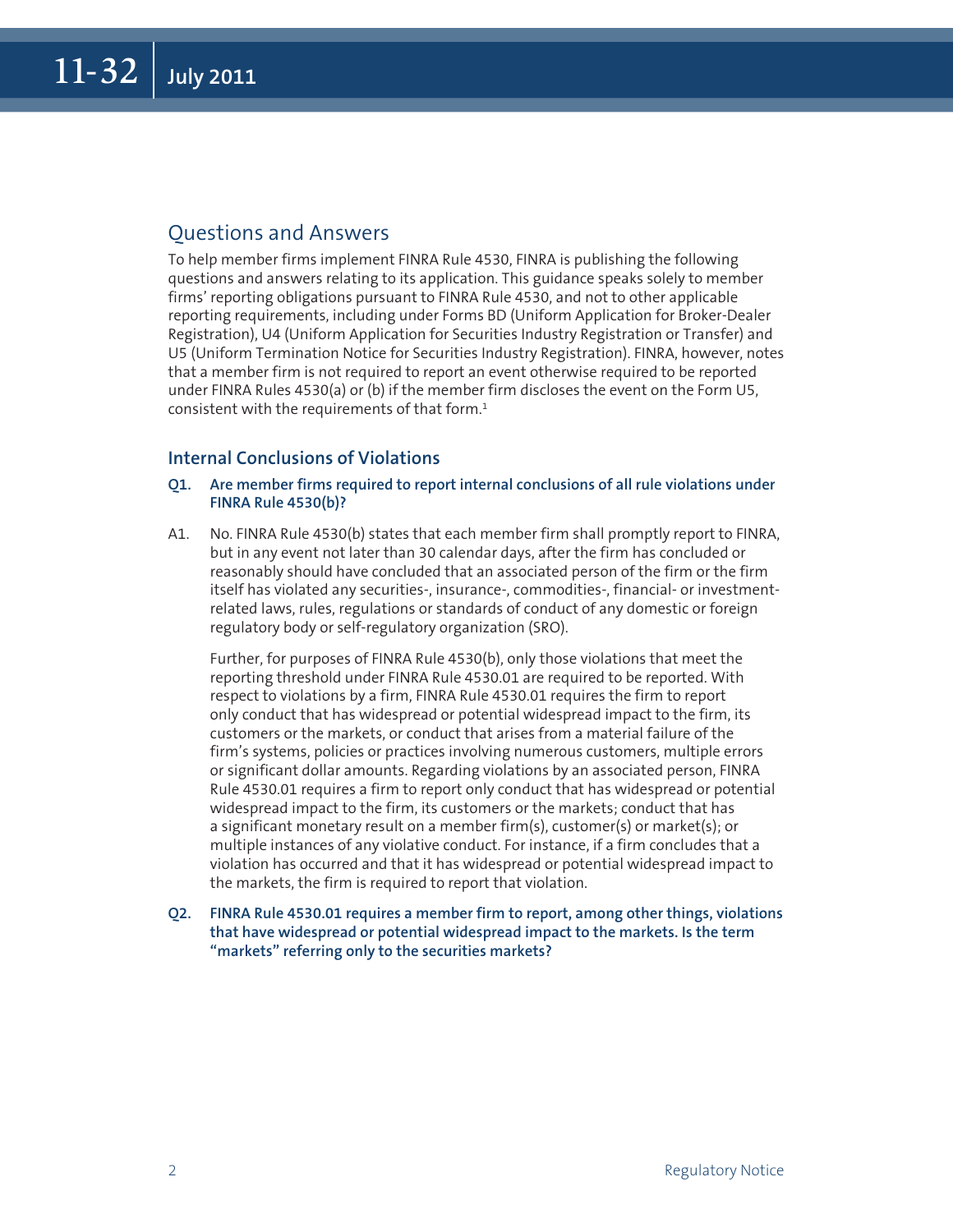A2. No. The term "markets" should be read in the context of the enumerated violations under FINRA Rule 4530(b), which requires a member firm to report violations of any securities-, insurance-, commodities-, financial- or investment-related laws, rules, regulations or standards of conduct of any domestic or foreign regulatory body or SRO. Accordingly, the term "markets" in FINRA Rule 4530.01 refers to any organized market relating to any securities, insurance, commodities, financial or investment product.

**Q3. FINRA Rule 4530.01 requires a member firm to report, among other things, if it concludes that an associated person has engaged in multiple instances of any violative conduct. What does the phrase "multiple instances of any violative conduct" mean?** 

- A3. It generally means multiple instances of the same violative conduct by an associated person that are not administrative or operational in nature. Among other things, such violations may evidence a pattern of behavior on the part of the associated person. Member firms also are required to report multiple instances of different violative conduct by an associated person where such violations are significant in nature or result in significant customer harm. Additionally, member firms should note that certain disciplinary actions taken by firms against associated persons, such as when an associated person is fined by a member firm in excess of \$2,500, must be reported under FINRA Rule 4530(a)(2), rather than as an internal conclusion of violation under FINRA Rule 4530(b).
- **Q4. FINRA Rule 4530(b) requires a member firm to report to FINRA within 30 calendar days after the firm has concluded, or reasonably should have concluded, that an enumerated violation has occurred. For purposes of the "reasonably should have concluded" requirement, how will FINRA determine whether a firm's conclusions are correct?**
- A4. FINRA will apply a "reasonable person" standard to determine whether a violation should have been reported. If a reasonable person, considering the available facts, would have concluded that a violation occurred, then the matter would be reportable. If a reasonable person, considering the available facts, would not have concluded that a violation occurred or would have been unable to conclude whether a violation occurred, then the matter would not be reportable. Further, FINRA Rule 4530(b) is not intended to hinder a member firm's ability to carry out effective supervision of its associated persons and address issues with appropriate remediation. Consequently, FINRA recognizes that a member firm may take remedial steps with respect to its associated persons where the firm nevertheless reasonably does not determine a violation has occurred. It is also the case that a member firm's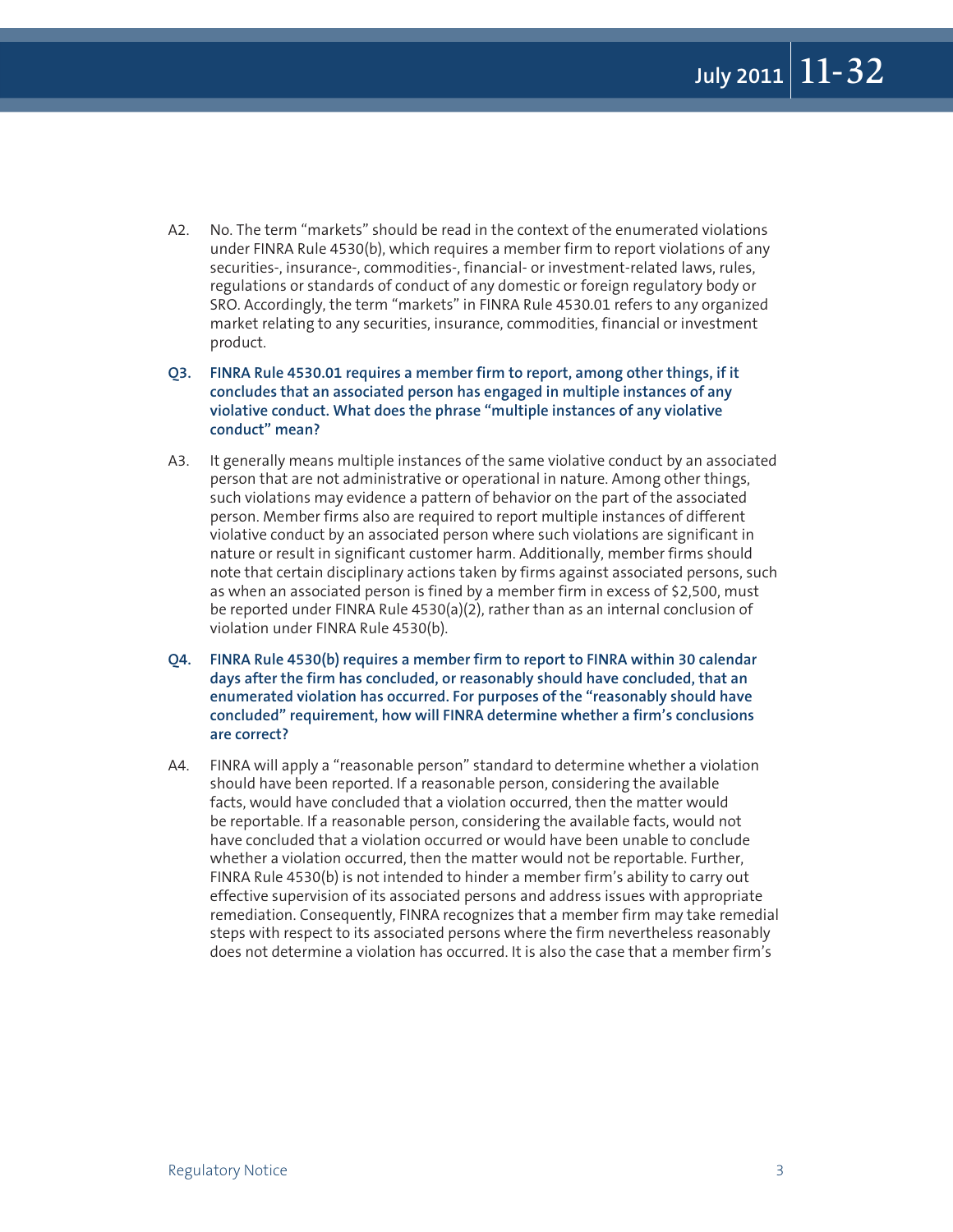determination not to take remedial action in respect of certain conduct is not by itself a basis for asserting a reasonable conclusion that a violation has not occurred, and, where a reasonable person would have determined that a violation has occurred, the firm would potentially be in violation of both FINRA Rule 4530(b) and the firm's duty to reasonably supervise its associated persons.

#### **Q5. With respect to the reporting of internal conclusions of violations under FINRA Rule 4530(b), what should member firms' procedures address?**

- A5. Member firms should review existing procedures and develop any necessary enhancements and review processes to address the requirements of FINRA Rule 4530(b). Some firms may find that their existing procedures are adequate. At a minimum, firms' procedures should:
	- (1) clearly identify the person(s) responsible for determining whether a violation has occurred and whether it is of a nature that requires reporting under FINRA Rule 4530(b), as well as the level of seniority of such person(s) (*e.g.*, General Counsel, Chief Compliance Officer or a senior staff committee);
	- (2) provide a protocol for escalating violations, and potential violations, to such person(s); and
	- (3) provide a protocol regarding the reporting of internal conclusions of violations subject to FINRA Rule 4530(b) to FINRA within 30 calendar days after the firm has concluded, or reasonably should have concluded, that an enumerated violation has occurred.

#### **Q6. Are member firms eligible to receive credit for extraordinary cooperation for matters that are required to be reported pursuant to FINRA Rule 4530(b)?**

A6. Depending on the facts and circumstances and on a case-by-case basis, FINRA will consider credit for self-reporting of violations that are required to be reported pursuant to the new rule. However, the type of self-reporting contemplated as extraordinary and deserving of credit would have to go significantly beyond the requirements of the rule.<sup>2</sup> For credit for self-reporting, it would, at a minimum, have to include a detailed account of the discovered conduct and an offer to explain in complete detail all aspects of the conduct and provide relevant documents and witnesses.<sup>3</sup> Furthermore, additional factors to be considered in evaluating credit for cooperation include, but are not limited to: (1) extraordinary steps to correct deficient procedures and systems; (2) extraordinary remediation to customers; and (3) other substantial assistance to FINRA investigations.4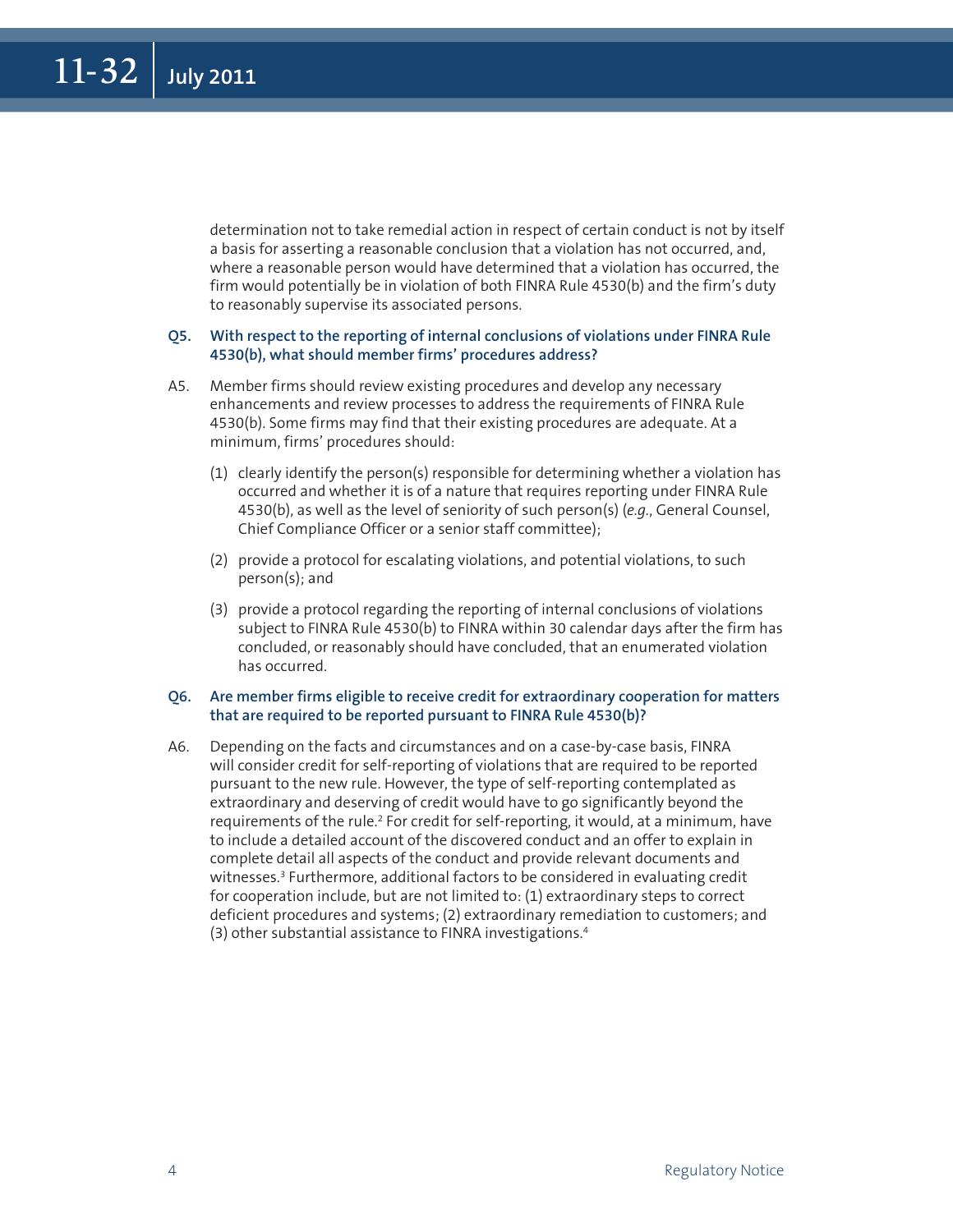#### **Customer Complaints**

- **Q7. Are text messages and tweets received from member firm customers complaining about the member firm or its associated persons subject to reporting under FINRA Rule 4530?**
- A7. Yes. FINRA Rule 4530(a)(1)(B) requires that a member firm report within 30 calendar days after the firm knows or should have known<sup>5</sup> that it or an associated person is the subject of any written customer complaint alleging theft or misappropriation of funds or securities or forgery. FINRA Rule 4530(d) requires that a member firm also report quarterly statistical and summary information regarding written customer complaints that have been received. Received text messages and tweets are in a written format. Thus, a member firm must report text messages and tweets received from firm customers expressing complaints about the firm or its associated persons consistent with the requirements of FINRA Rules 4530(a)(1)(B) and 4530(d). For example, if a firm customer sends a tweet to the firm alleging that an associated person sold him unsuitable securities, the firm must report it pursuant to FINRA Rule 4530(d).
- **Q8. A member firm's registered representative is also an insurance agent working for an affiliated insurance company. The member firm recently found out through its affiliate that the registered representative is the subject of a written complaint from an insurance customer alleging that the representative did not adequately disclose the surrender charge in connection with the sale of a fixed annuity. After further inquiry, the member firm also found out that the representative had recommended some securities to the insurance customer when he sold the fixed annuity, but the individual decided not to purchase any securities. Does the member firm have to report the complaint under FINRA Rule 4530?**
- A8. No. For purposes of FINRA Rules  $4530(a)(1)(B)$  and  $4530(d)$ , a person with whom a member firm has sought to engage in securities activities is considered a customer of the firm. However, the firm is only required to report any securities-related written grievance by such person under FINRA Rule 4530(d) and any written complaints alleging theft or misappropriation of funds or securities, or forgery involving the firm or an associated person under FINRA Rules  $4530(a)(1)(B)$  and  $4530(d)$ .<sup>6</sup> Here, for purposes of FINRA Rules  $4530(a)(1)(B)$  and  $4530(d)$ , the complainant is considered a customer and there is a written grievance involving the representative, but it is not securities-related as the matter involves a fixed annuity insurance product, and it does not allege theft or misappropriation of funds or securities or forgery.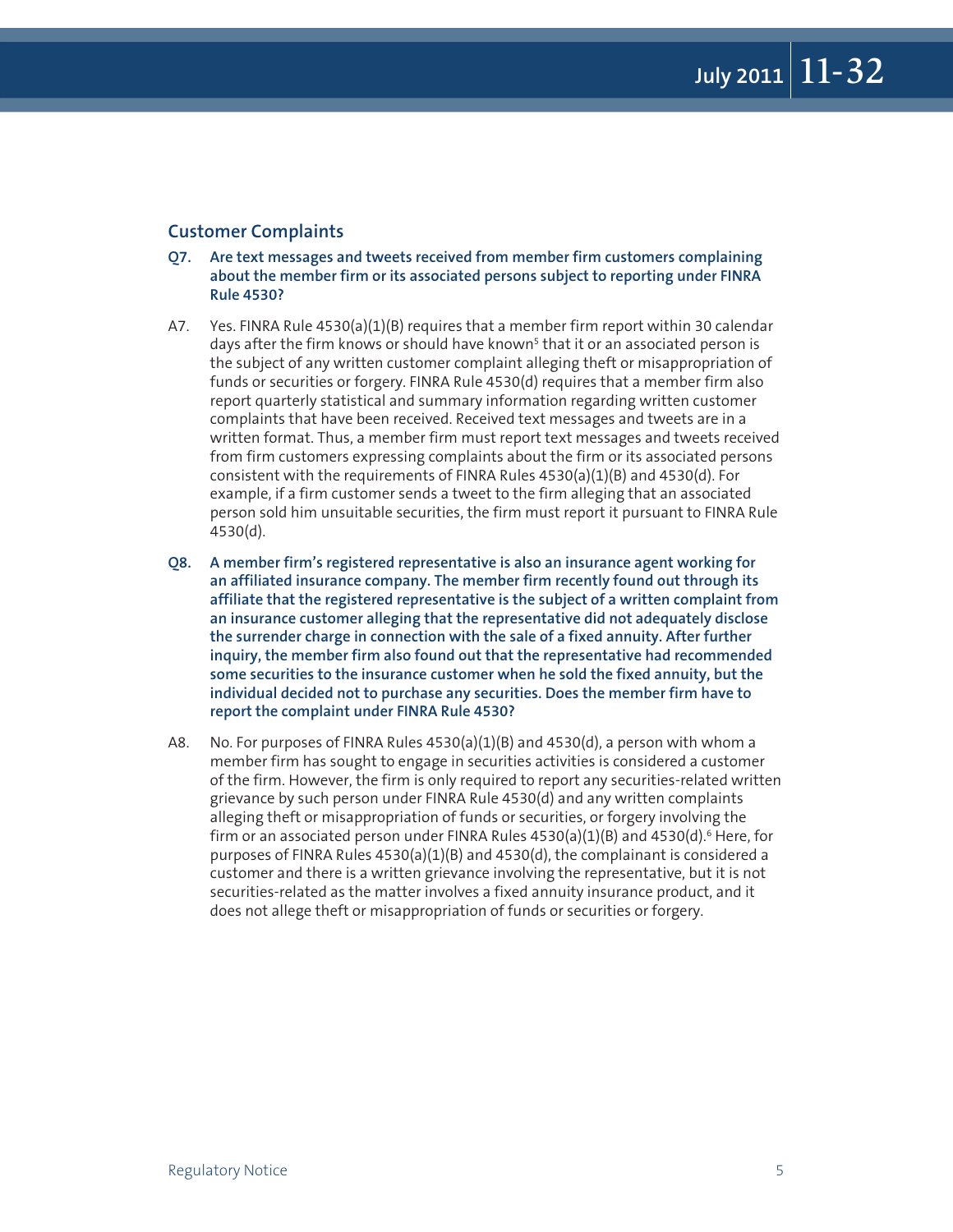- **Q9. In Question 8 above, what if the person complaining about the fixed annuity was someone to whom the member firm had sold securities? Would the complaint then be subject to reporting under FINRA Rule 4530?**
- A9. Yes. If a firm has engaged in securities activities with a person, the firm is required to report any written grievance by such person involving the firm or an associated person under FINRA Rule 4530(d).7
- **Q10. A registered representative who is also a mortgage broker recently obtained a home loan for a person to whom the representative had sold securities through a member firm. The mortgage is financed and serviced by an unaffiliated bank. The member firm recently received an email from the person complaining about the bank that services his mortgage account. Is the member firm required to report the complaint under FINRA Rule 4530?**
- A10. No. As noted in Answer 9 above, if a firm has engaged in securities activities with a person, the firm is required to report any written grievance by such person involving the firm or an associated person. Here, because the complaint does not involve the firm or registered representative, the firm does not have to report it under FINRA Rule 4530. However, the firm may want to inform the bank of the complaint so that the bank can address it.
- **Q11. In Question 10 above, what if the person was complaining that the registered representative made some misleading statements during the loan process? Would it then be subject to reporting under FINRA Rule 4530?**
- A11. Yes. It would be subject to reporting under FINRA Rule 4530(d) since it would be a written grievance from a customer of the firm involving an associated person.

#### **Financial-Related Insurance Civil Litigation**

- **Q12. During a routine annual branch inspection, a member firm's registered representative informed the firm that he was sued a few days ago by one of his insurance customers in connection with the sale of a term life insurance policy and that the insurance company settled the matter immediately on his behalf for \$20,000. The lawsuit alleged common law fraud. Is the member firm required to report the settlement under FINRA Rule 4530?**
- A12. Yes. FINRA Rule  $4530(a)(1)(G)$  requires a member firm to report, among other things, if an associated person is a defendant in any financial-related insurance civil litigation that has been settled for an amount exceeding \$15,000. The term "financial-related" means related to the provision of financial services.<sup>8</sup> The term excludes certain insurance products, such as traditional auto and health insurance. However, its scope is not limited to insurance products that are securities. A term life insurance policy would be considered "financial-related."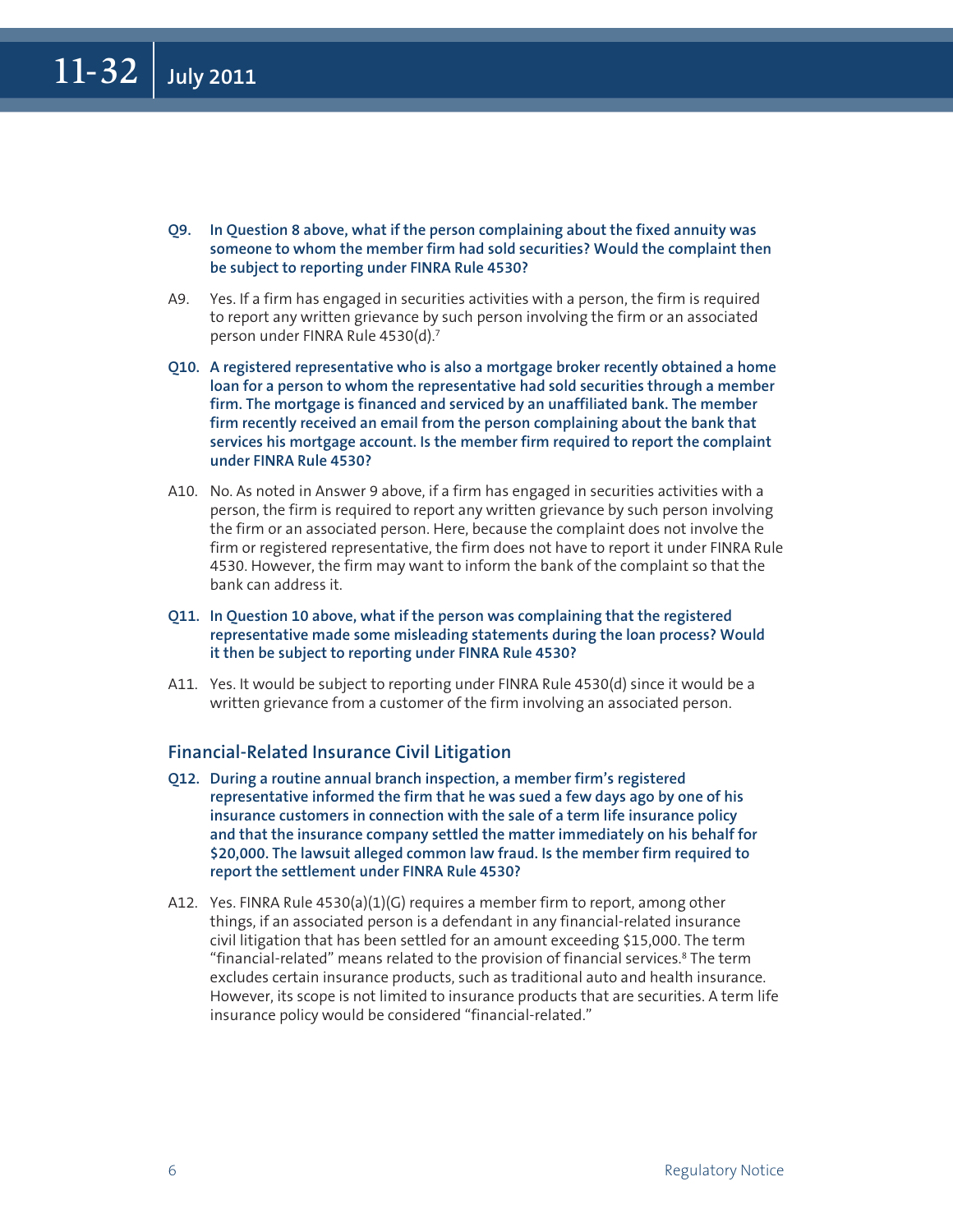#### **Former Associated Persons9**

- **Q13. A member firm finds out that a registered representative has been indicted, while in the employ of the member firm, on a misdemeanor charge involving the sale of a stock at his previous employer, Firm A. For purposes of FINRA Rule 4530(a)(1)(E), does the member firm have an obligation to report the indictment or does Firm A have to report it?**
- A13. In general, the member firm with which the person is associated at the time an event occurs and becomes subject to reporting is responsible for reporting it to FINRA. Consequently, in this example, the employing member firm is responsible for reporting the indictment when it becomes aware of the matter.<sup>10</sup>

Moreover, under FINRA Rule 4530.07, member firms should report an event that is required to be reported under the rule relating to a former associated person if the event involves conduct that occurred while the individual was associated with the firm and the firm becomes aware of the event. Here, because the indictment involves the sale of stock by the registered representative at Firm A (his prior employer), Firm A also should report the indictment if Firm A becomes aware of the action.

#### **Q14. A member firm receives a customer complaint regarding a former registered representative alleging that the representative churned the customer's account. Is the member firm required to report the complaint under FINRA Rule 4530?**

- A14. Yes. Under FINRA Rule 4530.07, where a member firm receives or becomes aware of a customer complaint under FINRA Rules 4530(a)(1)(B) or 4530(d) involving a former associated person and the underlying conduct occurred while the individual was associated with the firm, the firm is expected to report the customer complaint.
- **Q15. A member firm is in the process of internally investigating a registered representative's involvement in violative conduct when the representative terminates her association with the firm. Following her departure, the member firm reaches an internal conclusion that the former representative violated several securities laws that had a significant monetary result for customers. Is the member firm required to report the conclusion under FINRA Rule 4530 since it reached the conclusion after the representative left the member firm?**
- A15. Yes. Notwithstanding that a firm reaches a conclusion of violation regarding an individual after he or she leaves the firm, the firm remains obligated to report that internal conclusion of violation if it meets the reporting thresholds in FINRA Rule 4530(b).